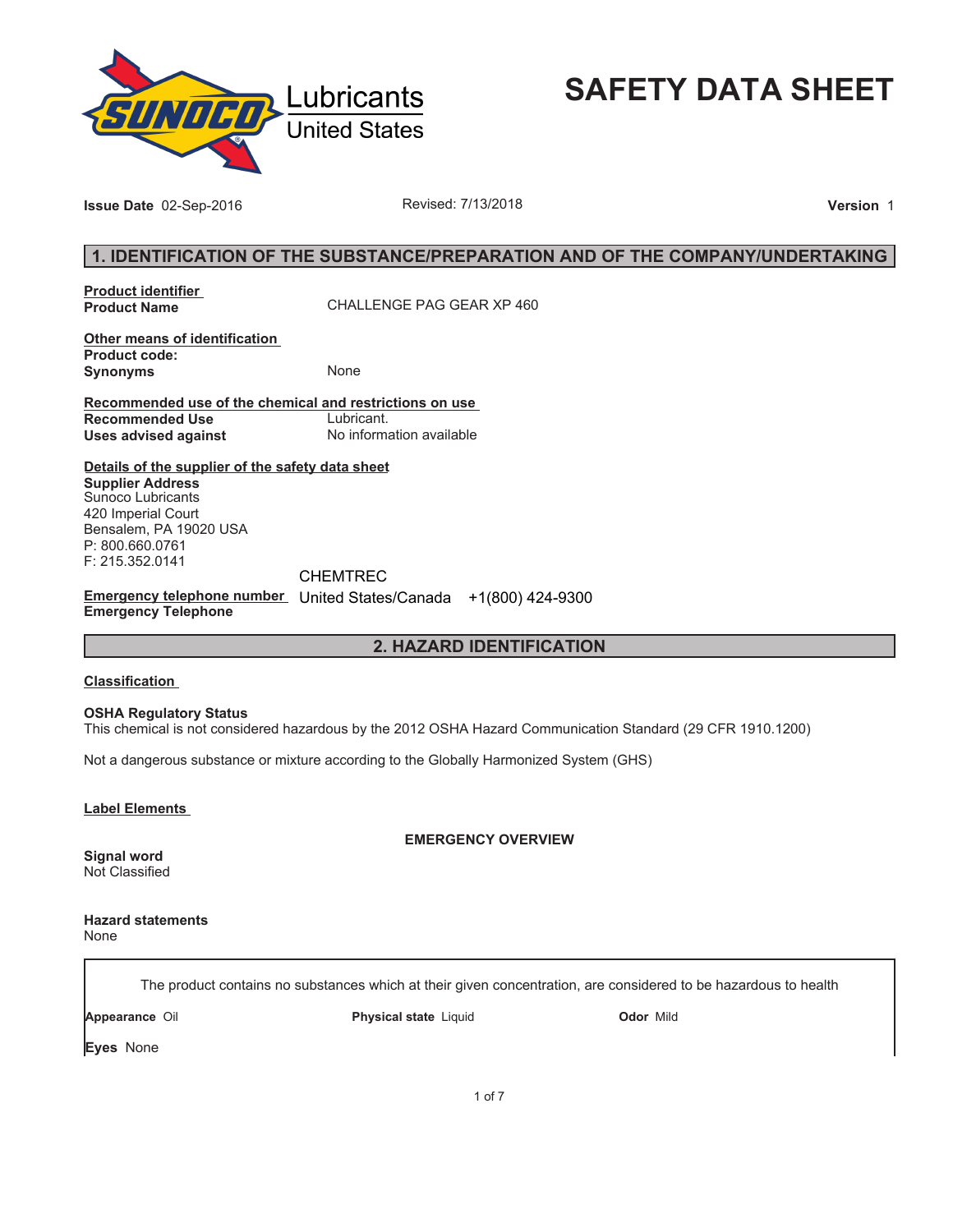### **Hazards not otherwise classified (HNOC)**

**Other information**

Harmful to aquatic life with long lasting effects

# **3. COMPOSITION/INFORMATION ON INGREDIENTS**

\_\_\_\_\_\_\_\_\_\_\_\_\_\_\_\_\_\_\_\_\_\_\_\_\_\_\_\_\_\_\_\_\_\_\_\_\_\_\_\_\_\_\_\_\_\_\_\_\_\_\_\_\_\_\_\_\_\_\_\_\_\_\_\_\_\_\_\_\_\_\_\_\_\_\_\_\_\_\_\_\_\_\_\_\_\_\_\_\_\_\_\_\_

The product contains no substances which at their given concentration, are considered to be hazardous to health.

| <b>Components</b>                                           |                                                                                                                                    | <b>CAS-No</b>                | Weight %     | <b>Trade Secret</b> |
|-------------------------------------------------------------|------------------------------------------------------------------------------------------------------------------------------------|------------------------------|--------------|---------------------|
| Polyalkylene Glycol                                         |                                                                                                                                    | Proprietary                  | $80 - 100\%$ |                     |
|                                                             |                                                                                                                                    |                              |              |                     |
|                                                             |                                                                                                                                    | <b>4. FIRST AID MEASURES</b> |              |                     |
| <b>First aid measures</b>                                   |                                                                                                                                    |                              |              |                     |
| Eye contact:                                                | Rinse immediately with plenty of water, also under the eyelids, for at least 15 minutes. If<br>symptoms persist, call a physician. |                              |              |                     |
| Skin contact:                                               | Wash off immediately with soap and plenty of water. If skin irritation persists, call a<br>physician.                              |                              |              |                     |
| Inhalation:                                                 | Move to fresh air in case of accidental inhalation of vapours. If symptoms persist, call a<br>physician.                           |                              |              |                     |
| Ingestion:                                                  | Drink plenty of water. Do not induce vomiting without medical advice. If symptoms persist,<br>call a physician.                    |                              |              |                     |
| Most important symptoms and effects, both acute and delayed |                                                                                                                                    |                              |              |                     |

**Symptoms** No information available.

# **Indication of any immediate medical attention and special treatment needed**

# **5. FIRE-FIGHTING MEASURES**

### **Suitable extinguishing media:**

Water. Dry chemical. Carbon dioxide (CO2). Foam.

Unsuitable extinguishing media No information available **Specific hazards arising from the chemical** In the event of fire, cool tanks with water spray.

### **Explosion data**

**Sensitivity to Mechanical Impact** None. **Sensitivity to Static Discharge** None.

### **Special protective equipment for firefighters:**

As in any fire, wear self-contained breathing apparatus pressure-demand, MSHA/NIOSH (approved or equivalent) and full protective gear.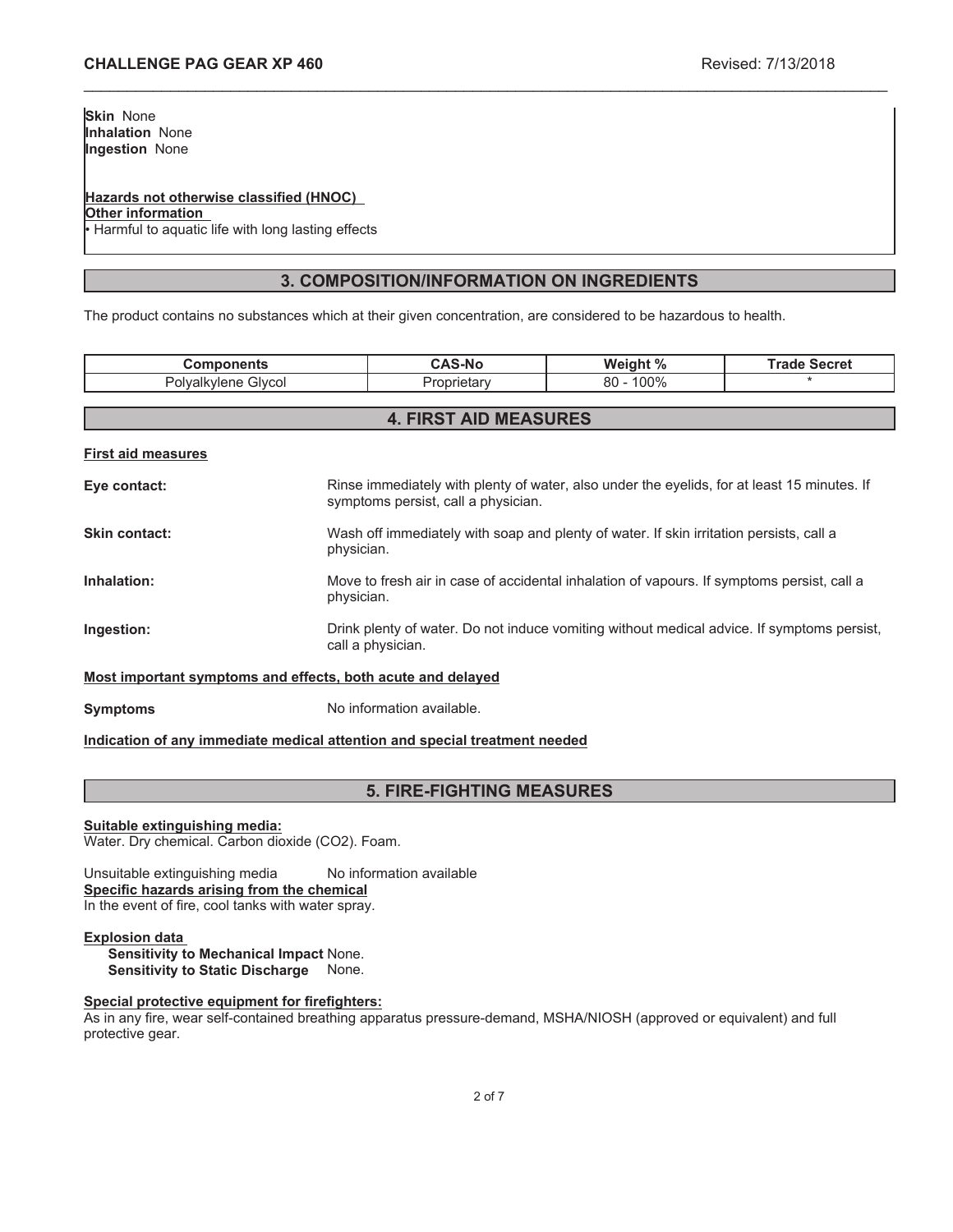|                                                                       |                                                                             | <b>6. ACCIDENTAL RELEASE MEASURES</b>                      |                                                                                                    |  |
|-----------------------------------------------------------------------|-----------------------------------------------------------------------------|------------------------------------------------------------|----------------------------------------------------------------------------------------------------|--|
| Personal precautions, protective equipment and emergency procedures   |                                                                             |                                                            |                                                                                                    |  |
| <b>Personal precautions:</b>                                          |                                                                             |                                                            | Contaminated surfaces will be extremely slippery. Use personal protective equipment.               |  |
| <b>Environmental precautions</b>                                      |                                                                             |                                                            |                                                                                                    |  |
| <b>Environmental precautions:</b>                                     |                                                                             | Do not flush into surface water or sanitary sewer system.  |                                                                                                    |  |
| Methods and material for containment and cleaning up                  |                                                                             |                                                            |                                                                                                    |  |
| <b>Methods for containment</b>                                        |                                                                             | Prevent further leakage or spillage if safe to do so.      |                                                                                                    |  |
| Methods for cleaning up:                                              | container.                                                                  |                                                            | Absorb spill with inert material (e.g. dry sand or earth), then place in a chemical waste          |  |
|                                                                       |                                                                             | 7. HANDLING AND STORAGE                                    |                                                                                                    |  |
| <b>Precautions for safe handling</b>                                  |                                                                             |                                                            |                                                                                                    |  |
| <b>Handling</b>                                                       |                                                                             | container slippery. Avoid contact with eyes and skin.      | Do not breathe vapors or spray mist. Spilling onto the container's outside will make               |  |
| Conditions for safe storage, including any incompatibilities          |                                                                             |                                                            |                                                                                                    |  |
| <b>Storage Conditions</b>                                             |                                                                             |                                                            | Keep containers dry and tightly closed to avoid moisture absorption and contamination              |  |
| 8. EXPOSURE CONTROLS/PERSONAL PROTECTION                              |                                                                             |                                                            |                                                                                                    |  |
| <b>Control parameters</b>                                             |                                                                             |                                                            |                                                                                                    |  |
| <b>Exposure Guidelines</b>                                            |                                                                             |                                                            | Contains mineral oil, vegetable oil, and/or synthetic oil. Under conditions which may              |  |
| <b>Appropriate engineering controls</b>                               |                                                                             |                                                            | generate mists, observe the OSHA PEL of 5 mg/m <sup>3</sup> , ACGIH STEL of 10 mg/m <sup>3</sup> . |  |
| <b>Engineering measures to reduce</b><br>exposure:                    |                                                                             | Ensure adequate ventilation, especially in confined areas. |                                                                                                    |  |
| Individual protection measures, such as personal protective equipment |                                                                             |                                                            |                                                                                                    |  |
| <b>Respiratory protection:</b>                                        | protective suit.                                                            |                                                            | In case of mist, spray or aerosol exposure wear suitable personal respiratory protection and       |  |
| Hand protection:                                                      | Nitrile rubber                                                              |                                                            |                                                                                                    |  |
| Eye protection:<br>Skin and body protection:                          | Safety glasses                                                              |                                                            | Usual safety precautions while handling the product will provide adequate protection               |  |
| <b>General Hygiene Considerations</b>                                 | against this potential effect<br>Avoid contact with skin, eyes and clothing |                                                            |                                                                                                    |  |
| 9. PHYSICAL AND CHEMICAL PROPERTIES                                   |                                                                             |                                                            |                                                                                                    |  |
| Information on basic physical and chemical properties                 |                                                                             |                                                            |                                                                                                    |  |
| Physical state Liquid<br>Appearance Oil                               | Odor Mild                                                                   | Color Clear                                                | Odor threshold No information                                                                      |  |

\_\_\_\_\_\_\_\_\_\_\_\_\_\_\_\_\_\_\_\_\_\_\_\_\_\_\_\_\_\_\_\_\_\_\_\_\_\_\_\_\_\_\_\_\_\_\_\_\_\_\_\_\_\_\_\_\_\_\_\_\_\_\_\_\_\_\_\_\_\_\_\_\_\_\_\_\_\_\_\_\_\_\_\_\_\_\_\_\_\_\_\_\_

|                 |               |                  |    |                | available |
|-----------------|---------------|------------------|----|----------------|-----------|
| <b>Property</b> | <b>Values</b> | Remarks • Method | рH | Not applicable |           |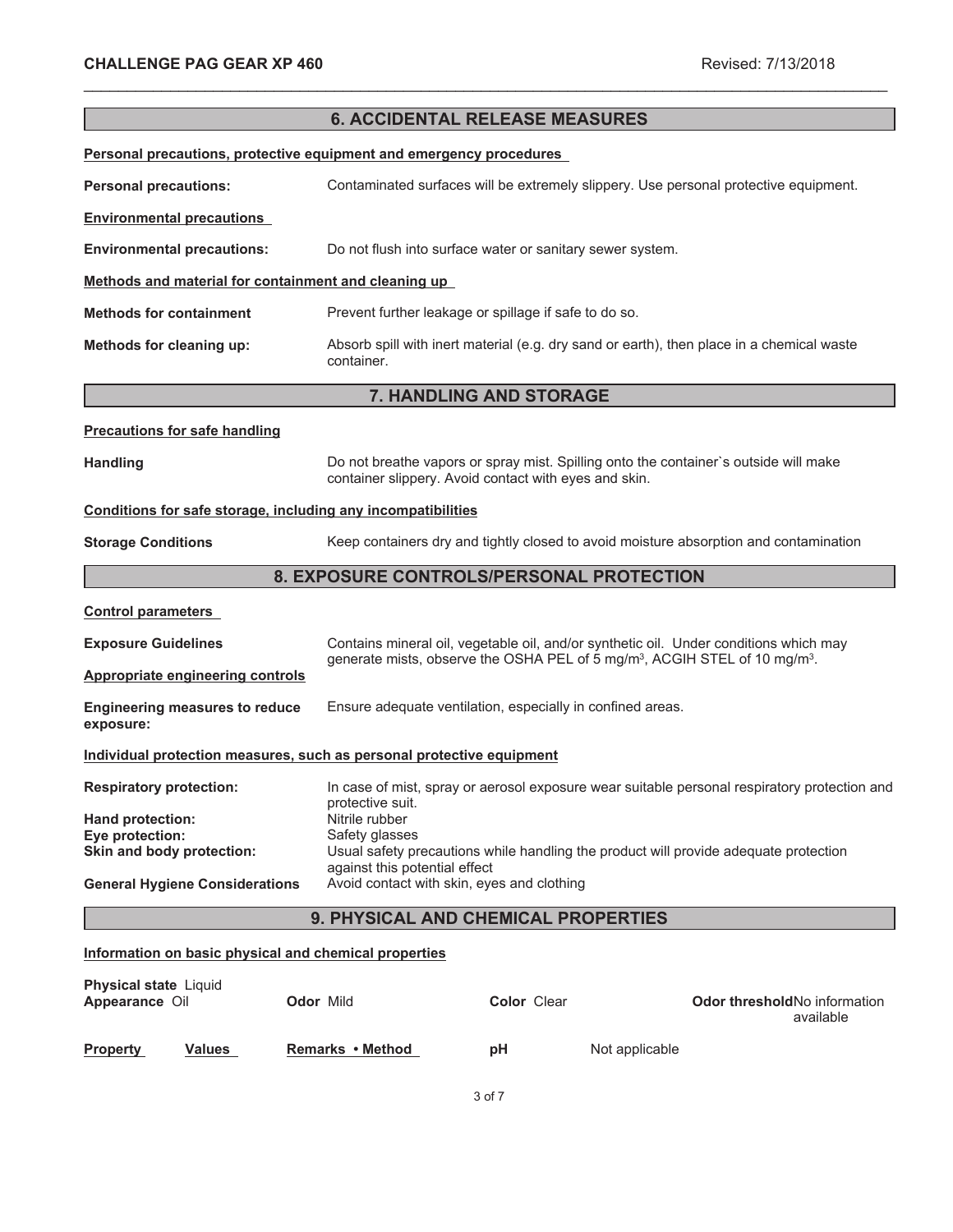# **CHALLENGE PAG GEAR XP 460 Revised: 7/13/2018**

| <b>Melting</b><br>point/freezing available<br>point                                                    | No information                            |                                                                                                                                          | boiling range available                    | <b>Boiling point / No information</b>     |  |
|--------------------------------------------------------------------------------------------------------|-------------------------------------------|------------------------------------------------------------------------------------------------------------------------------------------|--------------------------------------------|-------------------------------------------|--|
| <b>Flash point</b>                                                                                     | 450 °F                                    | > 232 °C / > Cleveland Open Cup                                                                                                          | <b>Evaporation</b><br>rate                 | No information<br>available               |  |
| <b>Flammability</b><br>(solid, gas)                                                                    | No information<br>available               |                                                                                                                                          | <b>Flammability</b><br><b>Limit in Air</b> |                                           |  |
| Upper<br>flammability<br>limit:                                                                        | No information<br>available               |                                                                                                                                          | Lower<br>flammability available<br>limit:  | No information                            |  |
| Vapor<br>pressure                                                                                      | No information<br>available               |                                                                                                                                          |                                            | Vapor density No information<br>available |  |
| <b>Specific</b><br><b>Gravity</b><br>Solubility in                                                     | > 1.0<br>No information                   |                                                                                                                                          | Water<br>solubility<br><b>Partition</b>    | Soluble in water<br>No information        |  |
| other solvents available<br><b>Autoignition</b>                                                        | No information                            |                                                                                                                                          | coefficient                                | available<br>DecompositionNo information  |  |
| temperature<br><b>Kinematic</b>                                                                        | available<br>approx. 460                  |                                                                                                                                          | temperature<br><b>Dynamic</b>              | available<br>No information               |  |
| viscosity<br><b>Explosive properties</b><br><b>Oxidizing properties</b>                                | cSt @ 40 ° C                              | No information available<br>No information available                                                                                     | viscosity                                  | available                                 |  |
| <b>Other information</b>                                                                               |                                           |                                                                                                                                          |                                            |                                           |  |
| <b>Softening point</b><br>Molecular weight<br>VOC Content (%)<br><b>Density</b><br><b>Bulk density</b> |                                           | No information available<br>No information available<br>No information available<br>No information available<br>No information available |                                            |                                           |  |
|                                                                                                        |                                           | <b>10. STABILITY AND REACTIVITY</b>                                                                                                      |                                            |                                           |  |
| <b>Reactivity</b><br>Not applicable                                                                    |                                           |                                                                                                                                          |                                            |                                           |  |
| <b>Chemical stability</b>                                                                              |                                           |                                                                                                                                          |                                            |                                           |  |
| <b>Stability</b>                                                                                       | <b>Possibility of Hazardous Reactions</b> | Stable under recommended storage conditions                                                                                              |                                            |                                           |  |
| <b>Reactions</b>                                                                                       | <b>Possibility of Hazardous</b>           | None under normal processing.                                                                                                            |                                            |                                           |  |
|                                                                                                        | <b>Hazardous polymerization</b>           | None under normal processing.                                                                                                            |                                            |                                           |  |
| <b>Conditions to avoid</b>                                                                             |                                           |                                                                                                                                          |                                            |                                           |  |
| <b>Conditions to avoid</b>                                                                             | <b>Hazardous Decomposition Products</b>   | No special storage conditions required                                                                                                   |                                            |                                           |  |

**Hazardous Decomposition Products** Thermal decomposition can lead to release of irritating gases and vapors **Incompatible materials**

**Incompatible materials Oxidising agents** 

# **11. TOXICOLOGICAL INFORMATION**

**Information on likely routes of exposure**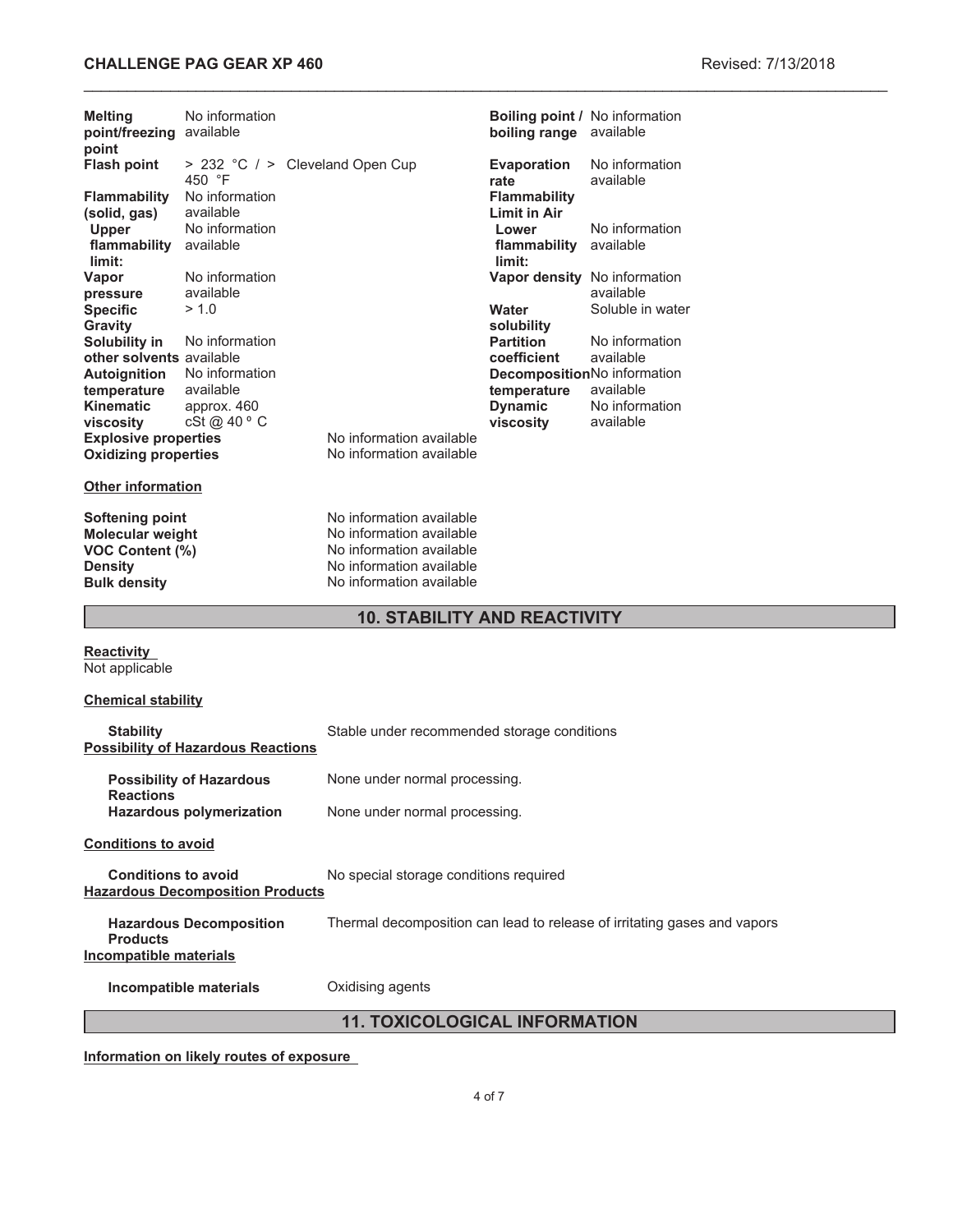$= 320$  mg/m<sup>3</sup> (Rat ) 4 h

| Components                 | Oral LD50                                                                                                               | <b>Dermal LD50</b>                                                                       | <b>Inhalation LC50</b> |
|----------------------------|-------------------------------------------------------------------------------------------------------------------------|------------------------------------------------------------------------------------------|------------------------|
| Ingestion                  | Ingestion may cause gastrointestinal irritation, nausea, vomiting and diarrhoea.                                        |                                                                                          |                        |
| <b>Inhalation</b>          | Vapors and/or aerosols which may be formed at elevated temperatures may be irritating to<br>eyes and respiratory tract. |                                                                                          |                        |
| <b>Skin contact</b>        | Substance does not generally irritate and is only mildly irritating to the skin.                                        |                                                                                          |                        |
| Eye contact                | May cause slight irritation.                                                                                            |                                                                                          |                        |
| <b>Product Information</b> |                                                                                                                         | Product does not present an acute toxicity hazard based on known or supplied information |                        |

\_\_\_\_\_\_\_\_\_\_\_\_\_\_\_\_\_\_\_\_\_\_\_\_\_\_\_\_\_\_\_\_\_\_\_\_\_\_\_\_\_\_\_\_\_\_\_\_\_\_\_\_\_\_\_\_\_\_\_\_\_\_\_\_\_\_\_\_\_\_\_\_\_\_\_\_\_\_\_\_\_\_\_\_\_\_\_\_\_\_\_\_\_

#### **Information on toxicological effects**

### **Delayed and immediate effects as well as chronic effects from short and long-term exposure**

Polyalkylene Glycol -  $\overline{\phantom{a}}$  -  $\overline{\phantom{a}}$  -

| <b>Sensitization</b><br><b>Mutagenic effects:</b><br>Carcinogenicity | No sensitization responses were observed.<br>Did not show mutagenic or teratogenic effects in animal experiments.<br>This product does not contain any carcinogens or potential carcinogens as listed by OSHA,<br>IARC or NTP. |
|----------------------------------------------------------------------|--------------------------------------------------------------------------------------------------------------------------------------------------------------------------------------------------------------------------------|
| <b>Reproductive toxicity</b>                                         | This product does not contain any known or suspected reproductive hazards.                                                                                                                                                     |
| <b>STOT - Single Exposure</b>                                        | None under normal use conditions.                                                                                                                                                                                              |
| <b>STOT - Repeated Exposure</b>                                      | None under normal use conditions.                                                                                                                                                                                              |
| <b>Aspiration hazard</b>                                             | Not applicable.                                                                                                                                                                                                                |

### **Numerical measures of toxicity - Product Information**

#### **The following values are calculated based on chapter 3.1 of the GHS document** .

| ATEmix (oral)                        | 25651 mg/kg |
|--------------------------------------|-------------|
| <b>ATEmix (dermal)</b>               | 21794 mg/kg |
| <b>ATEmix (inhalation-dust/mist)</b> | 330 mg/l    |

# **12. ECOLOGICAL INFORMATION**

### **Ecotoxicity**

Harmful to aquatic life with long lasting effects

0.39115% of the mixture consists of components(s) of unknown hazards to the aquatic environment

# **Persistence and degradability**

No information available.

#### **Bioaccumulation** No information available.

# **Mobility**

Soluble in water.

# **13. DISPOSAL CONSIDERATIONS**

### **Waste treatment methods**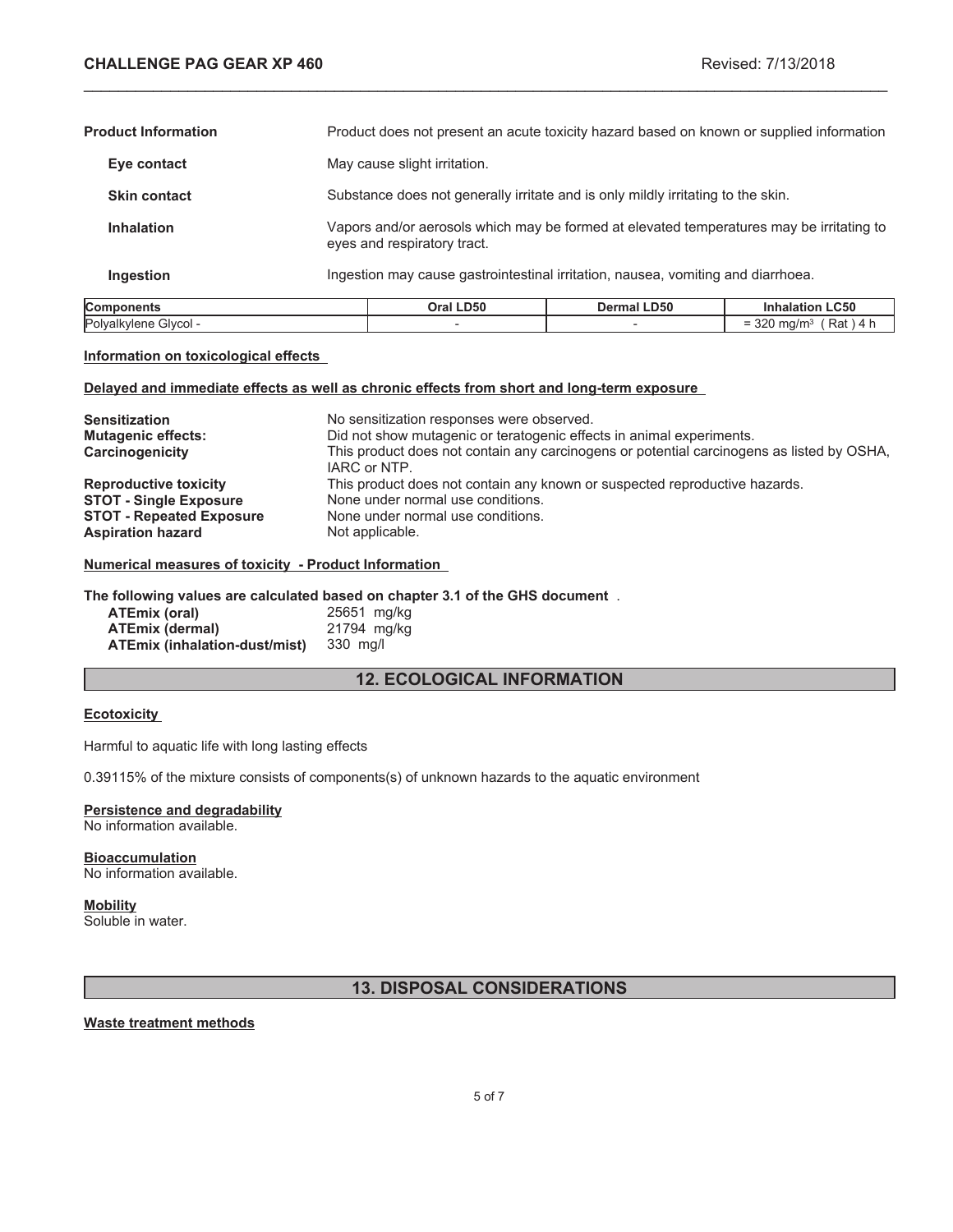**Disposal of wastes** Disposal should be in accordance with applicable regional, national and local laws and regulations.

**Contaminated packaging Do not reuse container.** 

## **14. TRANSPORT INFORMATION**

\_\_\_\_\_\_\_\_\_\_\_\_\_\_\_\_\_\_\_\_\_\_\_\_\_\_\_\_\_\_\_\_\_\_\_\_\_\_\_\_\_\_\_\_\_\_\_\_\_\_\_\_\_\_\_\_\_\_\_\_\_\_\_\_\_\_\_\_\_\_\_\_\_\_\_\_\_\_\_\_\_\_\_\_\_\_\_\_\_\_\_\_\_

**DOT** Not Regulated by any means of transportation

# **15. REGULATORY INFORMATION**

| <b>International Inventories</b> |                                                                         |
|----------------------------------|-------------------------------------------------------------------------|
| <b>TSCA:</b>                     | Listed in TSCA                                                          |
| DSL:                             | All of the components in this product are listed in DSL                 |
| <b>EINECS/ELINCS</b>             | This product complies with EINECS/ELINCS                                |
| <b>CHINA:</b>                    | This product complies with China IECSC.                                 |
| <b>KECL:</b>                     | This product complies with Korea KECL.                                  |
| <b>PICCS:</b>                    | This product complies with Philippines PICCS.                           |
| AICS:                            | All the constituents of this material are listed on the Australian AICS |

#### **Legend:**

**TSCA** - United States Toxic Substances Control Act Section 8(b) Inventory

**DSL/NDSL** - Canadian Domestic Substances List/Non-Domestic Substances List

- **EINECS/ELINCS** European Inventory of Existing Chemical Substances/European List of Notified Chemical Substances
- **ENCS** Japan Existing and New Chemical Substances

**IECSC** - China Inventory of Existing Chemical Substances

**KECL** - Korean Existing and Evaluated Chemical Substances

**PICCS** - Philippines Inventory of Chemicals and Chemical Substances

**AICS** - Australian Inventory of Chemical Substances

### **Federal Regulations**

### **SARA 313**

Section 313 of Title III of the Superfund Amendments and Reauthorization Act of 1986 (SARA). This product does not contain any chemicals which are subject to the reporting requirements of the Act and Title 40 of the Code of Federal Regulations, Part 372

| SARA 311/312 Hazard Categories    |    |
|-----------------------------------|----|
| <b>Acute Health Hazard</b>        | N٥ |
| <b>Chronic Health Hazard</b>      | N٥ |
| <b>Fire Hazard</b>                | N٥ |
| Sudden release of pressure hazard | N٥ |
| <b>Reactive Hazard</b>            | N٥ |

#### **CWA (Clean Water Act)**

This product does not contain any substances regulated as pollutants pursuant to the Clean Water Act (40 CFR 122.21 and 40 CFR 122.42)